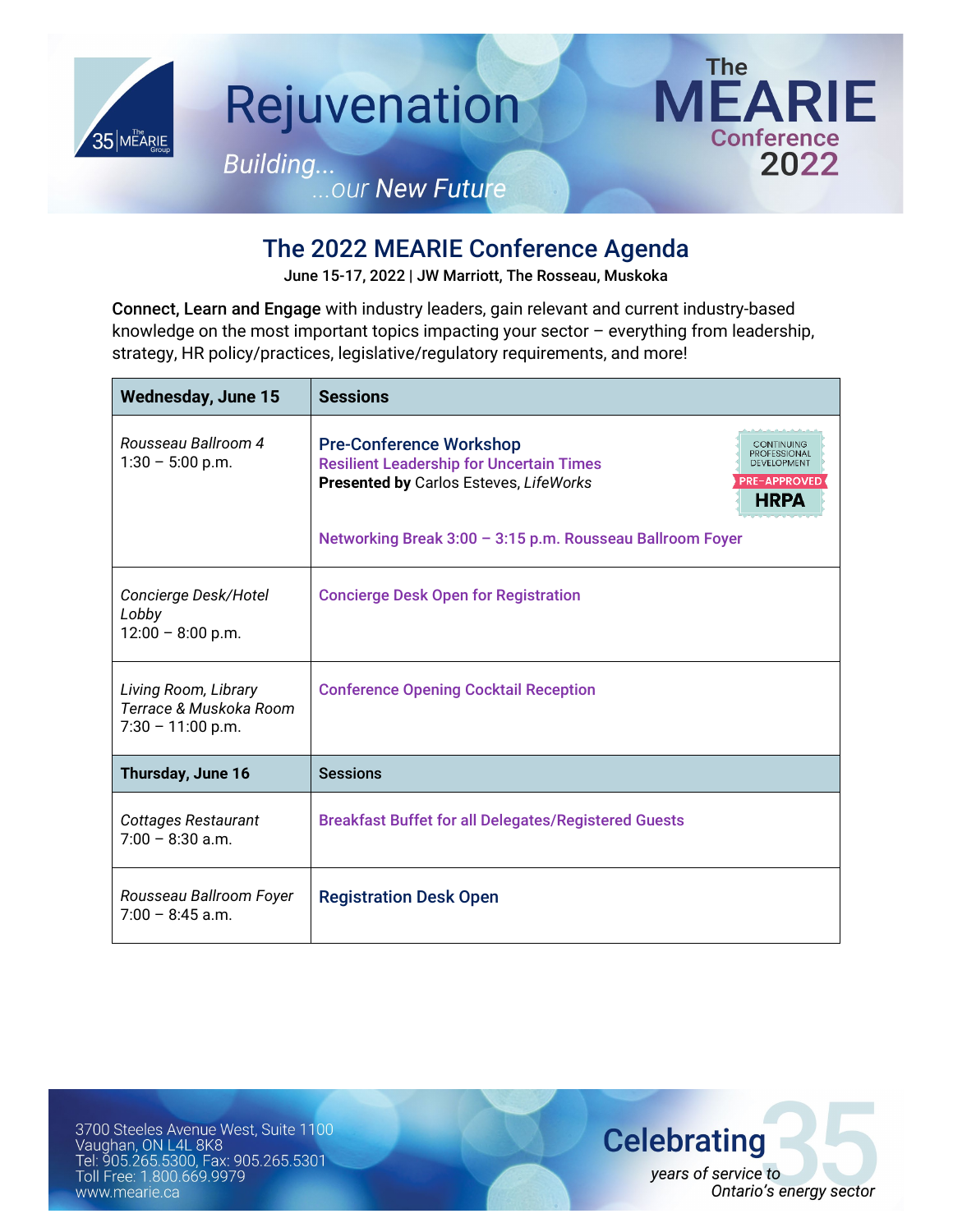

| Rousseau Ballroom 1/2/3<br>$8:30 - 9:45$ a.m.   | <b>Conference Opening Remarks</b><br><b>CONTINUING</b><br><b>PROFESSIONAL</b><br><b>Kick-off Plenary Keynote</b><br>DEVELOPMENT<br><b>PRE-APPROVED</b><br>The Science of Emotional Intelligence<br>HRPA<br>Presented by Dr. JP Pawliw-Fry, Leadership &<br>Performance Expert |
|-------------------------------------------------|-------------------------------------------------------------------------------------------------------------------------------------------------------------------------------------------------------------------------------------------------------------------------------|
| Rousseau Ballroom 4/5<br>$9:45 - 10:30$ a.m.    | <b>Plenary Session 1A: A</b><br><b>Cutting Through the Myths of Forest Fires in Canada</b><br>Presented by Glenn McGillivray, ICLR                                                                                                                                            |
| Rousseau Ballroom 1/2/3<br>$9:45 - 10:30$ a.m.  | <b>Plenary Session 1A: B</b><br>CONTINUING<br><b>PROFESSIONAL</b><br><b>Workplace Trends to Watch</b><br>DEVELOPMENT<br><b>PRE-APPROVED</b><br>Presented by Anne Gallop, Norton, Rose, Fulbright Canada<br>HRPA<br>Networking Break until 10:45 a.m.                          |
| Rousseau Ballroom 4/5<br>$10:45 - 11:30$ a.m.   | <b>Plenary Session 1B: A</b><br>The First Line of Defence: Limiting Liability Through Better Contracts<br>Presented by Alan Mark, Goodmans                                                                                                                                    |
| Rousseau Ballroom 1/2/3<br>$10:45 - 11:30$ a.m. | <b>Plenary Session 1B: B</b><br>CONTINUING<br><b>PROFESSIONAL</b><br>Human Resources - Drivers of Organizational Purpose<br>DEVELOPMENT<br><b>PRE-APPROVED</b><br>and Strategy<br>HRPA<br>Presented by David Kunsch, The Directors College                                    |
| Rousseau Ballroom 4/5<br>$11:30 - 12:00$ p.m.   | <b>Plenary Session 1C: A</b><br>Cybersecurity - Closing the Gap Between IT & OT<br>Presented by Dave Cullen, OTORIO                                                                                                                                                           |
| Rousseau Ballroom 1/2/3<br>$11:30 - 12:00 p.m.$ | <b>Plenary Session 1C: B</b><br>CONTINUING<br><b>PROFESSIONAL</b><br>DEVELOPMENT<br>The Future Impact of COVID on Group Benefits<br><b>PRE-APPROVED</b><br>Presented by Barb Martinez, CanadaLife<br><b>HRPA</b>                                                              |
| Rousseau Ballroom Foyer<br>$12:00 - 12:45 p.m.$ | <b>Golfers' Lunch Pick-up</b>                                                                                                                                                                                                                                                 |
| <b>Front of Hotel</b><br>$12:45 - 5:30 p.m.$    | <b>Golf Tournament at The Rock</b>                                                                                                                                                                                                                                            |



For program updates check out: [mearie.ca/mearie-conference](https://secure3.mearie.ca/mearie-conference?hsLang=en)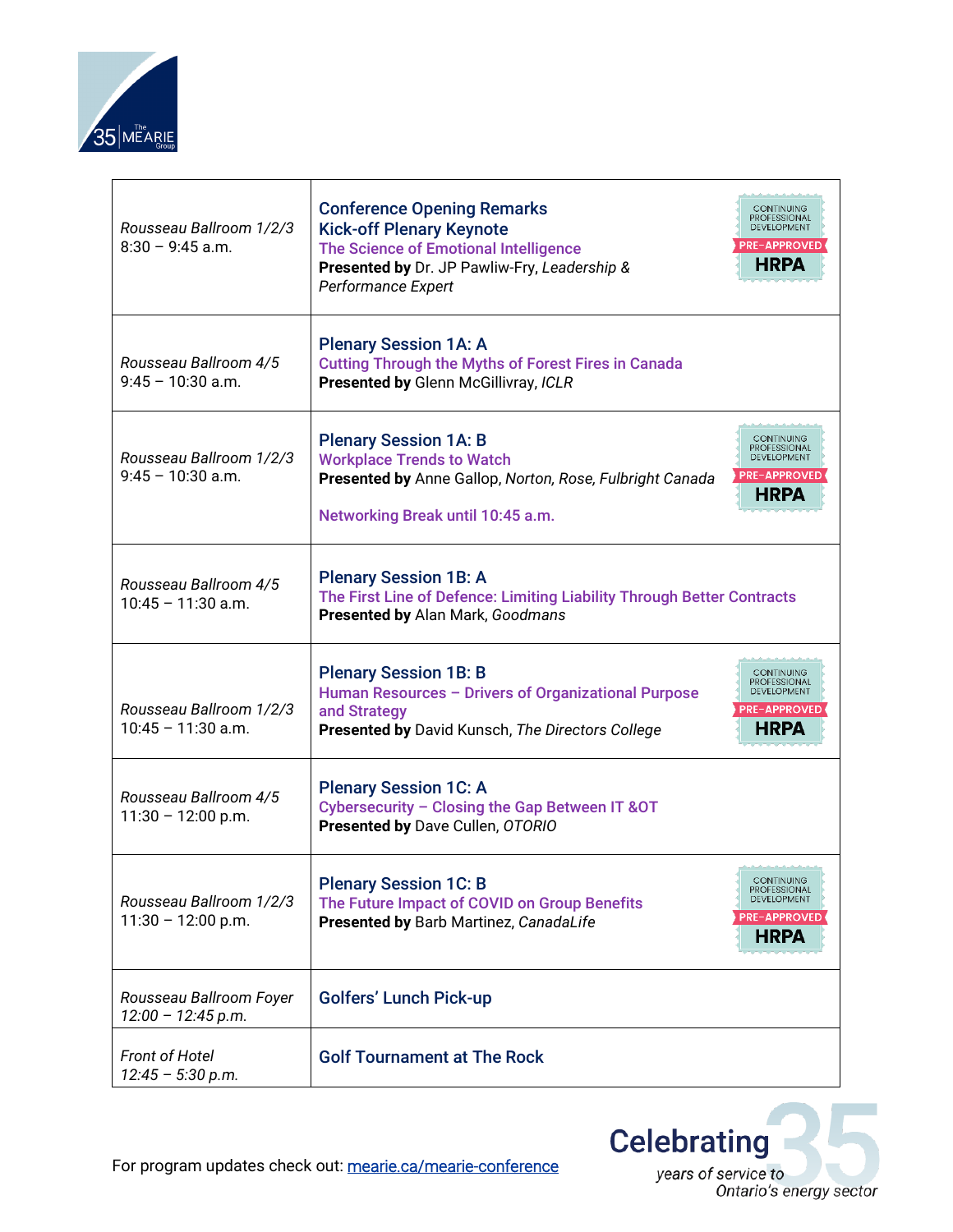

| <b>Teca Restaurant</b><br>$12:15 - 1:45$ p.m. | <b>Non-Golfers' Buffet Lunch</b><br>For Delegates & Registered Guests not golfing.                                                                                      |
|-----------------------------------------------|-------------------------------------------------------------------------------------------------------------------------------------------------------------------------|
| Hotel Lobby<br>$2:00 - 3:00$ p.m.             | <b>On the Water Activity</b><br>One-hour guided tour by kayak or canoe. Instructions on where to go<br>coming soon.                                                     |
| <b>Port Carling</b><br>$3:00 - 5:00 p.m.$     | <b>Steamship Cruise</b><br>Arrive 45 minutes prior to departure at 3:00 p.m. for a 2-hour cruise on<br>Lake Rosseau.<br>Transportation to Port Carling is not provided. |
| Rooftop Terrace<br>$6:00 - 8:00 p.m.$         | <b>Cocktail Reception &amp; Lakeside BBQ Dinner</b>                                                                                                                     |
| Rooftop Terrace<br>$8:00 - 8:15$ p.m.         | <b>Prize Announcements &amp; Introduction of Post Dinner Entertainment</b>                                                                                              |
| Rooftop Terrace<br>$8:15 - 11:00 p.m.$        | <b>Entertainment: Arden &amp; the Tourists</b><br>Sit back, Relax.                                                                                                      |